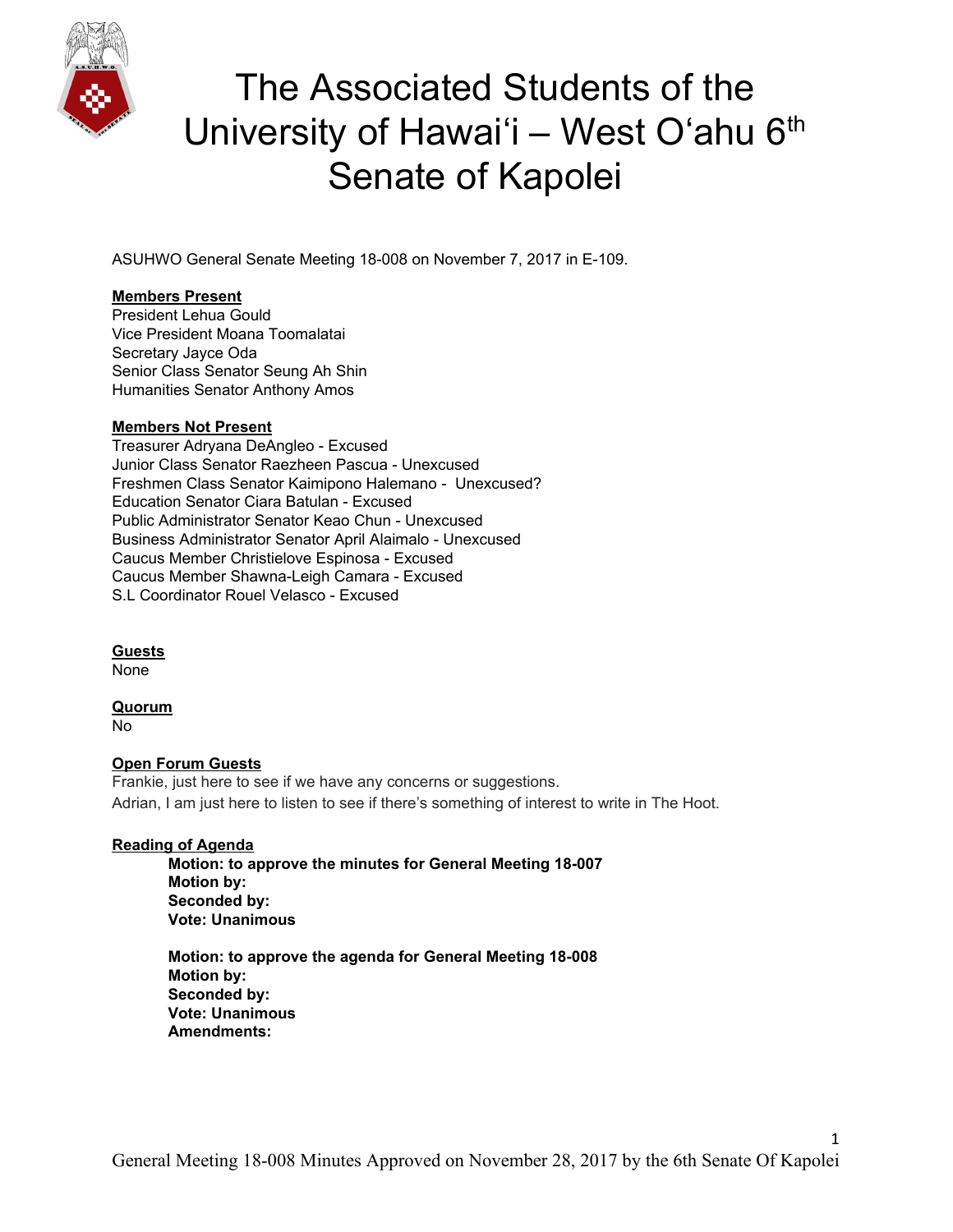

### **Internal Reports**

#### 1. President

I haven't been able to meet with Judy within the last two weeks because she canceled and I canceled one of our meeting but we are meeting today and will be discussing what's needed. I will report on that during our next meeting.

2. Vice President

I have been meeting with senators regarding their initiatives. I have not met with all of the senators as of yet. Please contact me to schedule a meeting to review your initiative ideas for the new senators. For the continuing senators and caucus representatives, please contact me with any updates to your initiatives.

### 3. Secretary

No new report.

#### 4. Treasurer

I did put in an office supply order with Kelly but just the printer ink because we all didn't seem to come to an agreement on the other items. We can revisit it again. I emailed her asking the amount we have in our account. I'll get that to you guys as soon as I receive it. I also have some paperwork that everyone except old senate needs to fill out so I am going to leave it in the office with a huge sign you won't be able to miss it and they'll also have your name on it so you'll know what to fill out. It's for your stipend.

#### 5. Advisors

a. Student Life Coordinator No report given.

### 6. Standing Committee Reports

- a. Budget and Finance No report given.
- b. Activities

The sign-up sheet for the Night Owl Nook has been shared so please take a look and add if there is anything you guys would like to be done as well. I am still confused about the refreshments because I know Noeau and SAFB will provide but will that extend to our part? In detail, do we, as the ASUHWO have the need to provide refreshments as well? or is that all taken care of? So far, the room has been reserved and I have created a sign-up sheet that was shared in terms of hours that will be served during the date of the event.

 $\mathcal{L}$ 

Special thanks to Jayce for reserving the room!

FSE has not gotten back on the room reservation.

c. Legislative No new report.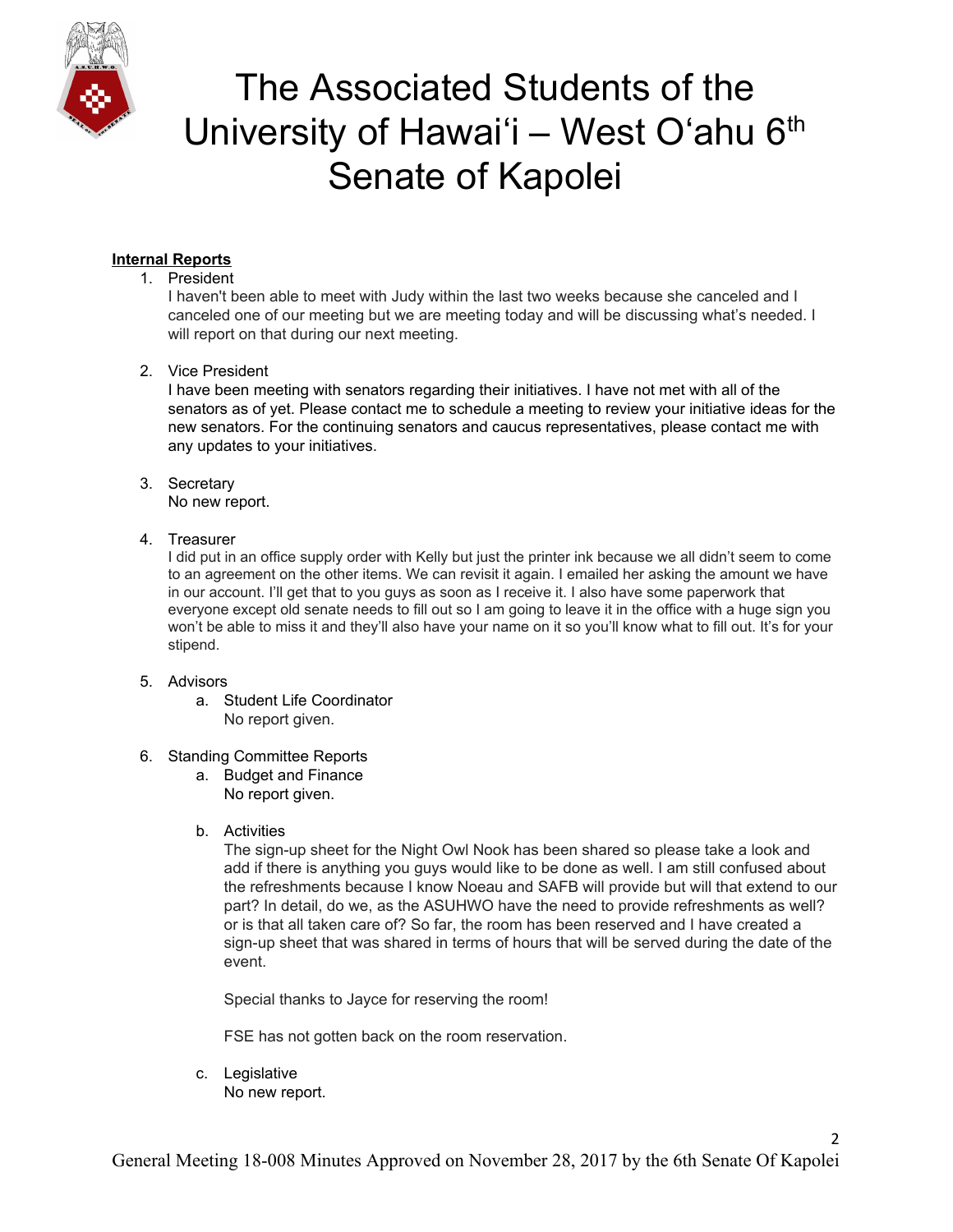

- 7. Ad Hoc Committees
- 8. Senators Report
	- a. Senior Class Senator

Through emails, talked with Nalani, an assistant of Tim Park, the Director of International Relations & Programs, at the University of Hawaii - West Oahu (UHWO) about upcoming international week. I will forward the temporary flyers. Events and workshops are set, they are just waiting for some room confirmations.

- b. Junior Class Senator Not here.
- c. Freshman Class Senator Not here.
- d. Business Administration Division Not here.
- e. Public Administration Division Senator Not here.
- f. Humanities Division

I have spoken with old friends with contacts with lawyers for a job fair to provide opportunities for the humanities division.

Lehua: Draft an iniative for social sciences since you have switch majors and Rouel will more than likely have you switch Senator seats.

g. Education Division Senator

I have been updating the actions I have taken in the initiatives outline. I have recently been blasting emails (nicely) at Dr. Padilla but she has not replied to any of mines. Dr. Mary Heller has been supportive from the start and encouraged me to email Judy Oliveira so I did. Still no reply but I do not want to give up hope. While waiting, I would like to start other initiatives for my cohort.

I am still finding a date that does not fall in between my constituents' lesson dates but I really want to do another one since the last two people who came wanted another one. I am planning on having one before finals week (I have peers who stay in school anyway).

I also would like to start another initiative since the grant is taking a long time to actually be pushed.

### 9. Caucus Ambassador

Shawna: I am still working to understand exactly what the graduation committee has done and has planned for the upcoming graduations. I spoke briefly with Leslie on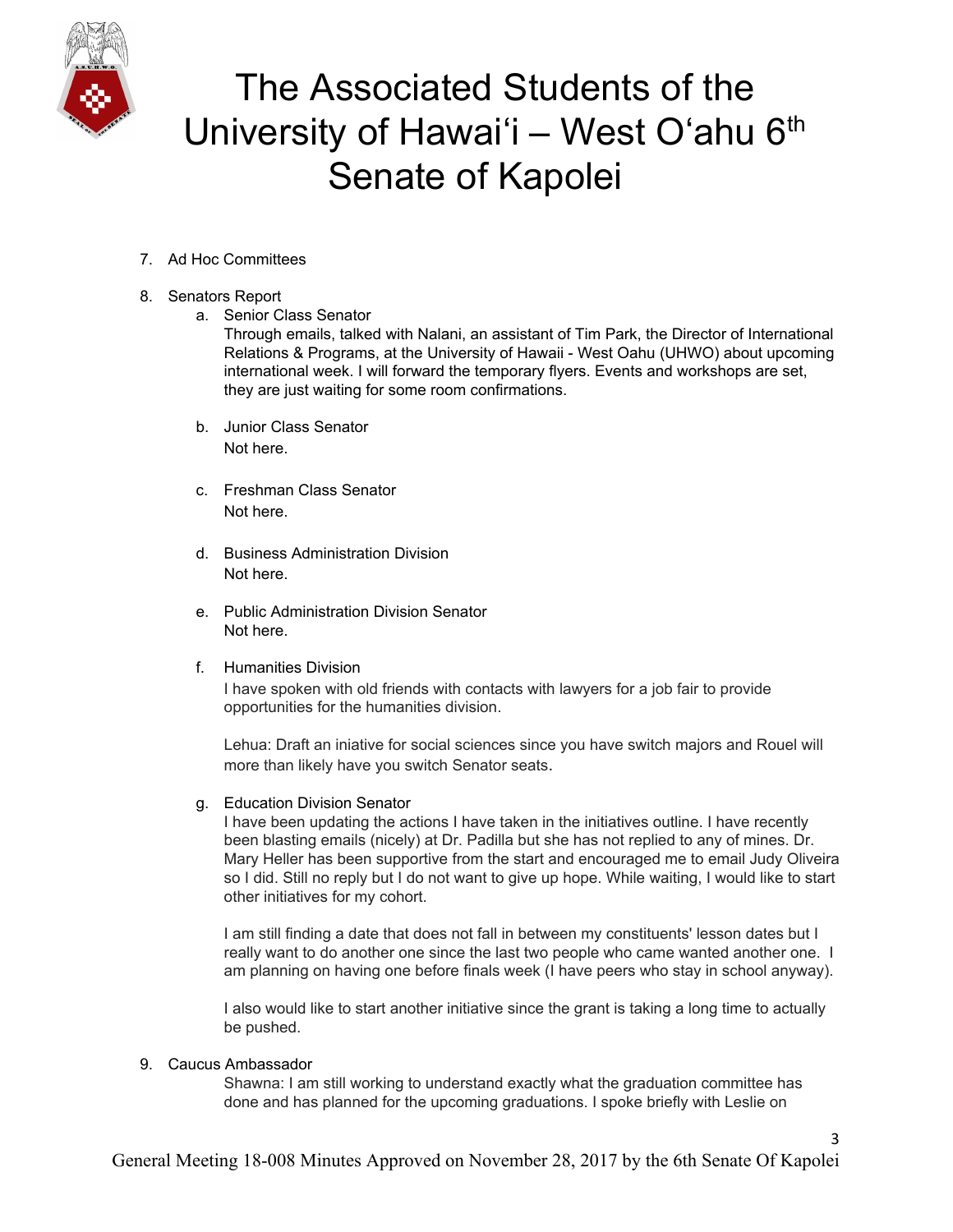

meeting, but have not set a date due to her busy schedule. We will plan to meet soon and I will report on our meeting once we do have it. \*If anyone has any questions about graduation that they would like me to dress with Leslie, please email them to me.

Issues: One constituent question how and who decided on the type of course offered for a major she may want to transfer into. For example, who decides if classes for Psychology are online, in person, or are accelerated? This is concerning to her because she would like to transfer into the concentration of Psychology, but is hesitant because some of the *required* Psychology courses are accelerated (5 weeks during a normal 15 week semester). She feels that it may hinder on her ability to adequately learn an entire course in 5 weeks, but may have no choice because it is the only class offered for that course number. She wants to understand why there are no other options for these classes that are required and if there is alternative solutions to this. How will we as ASUHWO dress this issue and what can we do to help this constituent?

Christielove: I am still working on the Lā Kūʻokoʻa Resolution Initiative. I met with judy on October 31st to discuss the resolution and what the initiative is really trying to accomplish (flying the hawaiian flag on its own for just one day on Lā Kūʻokoʻa (Hawaiian Independence Day) without the american flag). She requested a draft of the resolution so i gave her the working draft which she she said she will review and send to Chancellor Benham to review. I have not heard back yet but i plan to send a follow up email and such, tomorrow when everyone returns from the conference. I am still looking for suggestions and comments throughout this whole process so please feel free to email me or note in the minutes any of that! Thank you!

#### 10. Campus Committee Report

- a. Health,Transportation and Technology (HTT)Committee No new report.
- b. Senior Staff Committee

There wasn't meeting yet, but Secretary to the Chancellor, Annette Lehano sent the minutes from the UH System-wide Student Caucus, suggesting to know what other campus is working on and encourage each unit (department) to engage with students, especially us, ASUHWO.

c. Faculty Senate Committee

The meeting was short due to Trump's arrival, the only person who said a lot was Vice Chancellor Olivera who was talking about the start of the spring 2018 registration and having faculty remind students that advising is available to students if they need help. She mentioned a transfer student orientation that was held by Katrina and Rouel and I think Rae mentioned the same orientation with in her initiative. She mentioned that FASFA is in season so to encourage students to submit their FASFA. UHWO has secured a 2.8 million dollar grant for our gear up program for the next seven year. Gear up is like a outreach program between our school and the other leeward public schools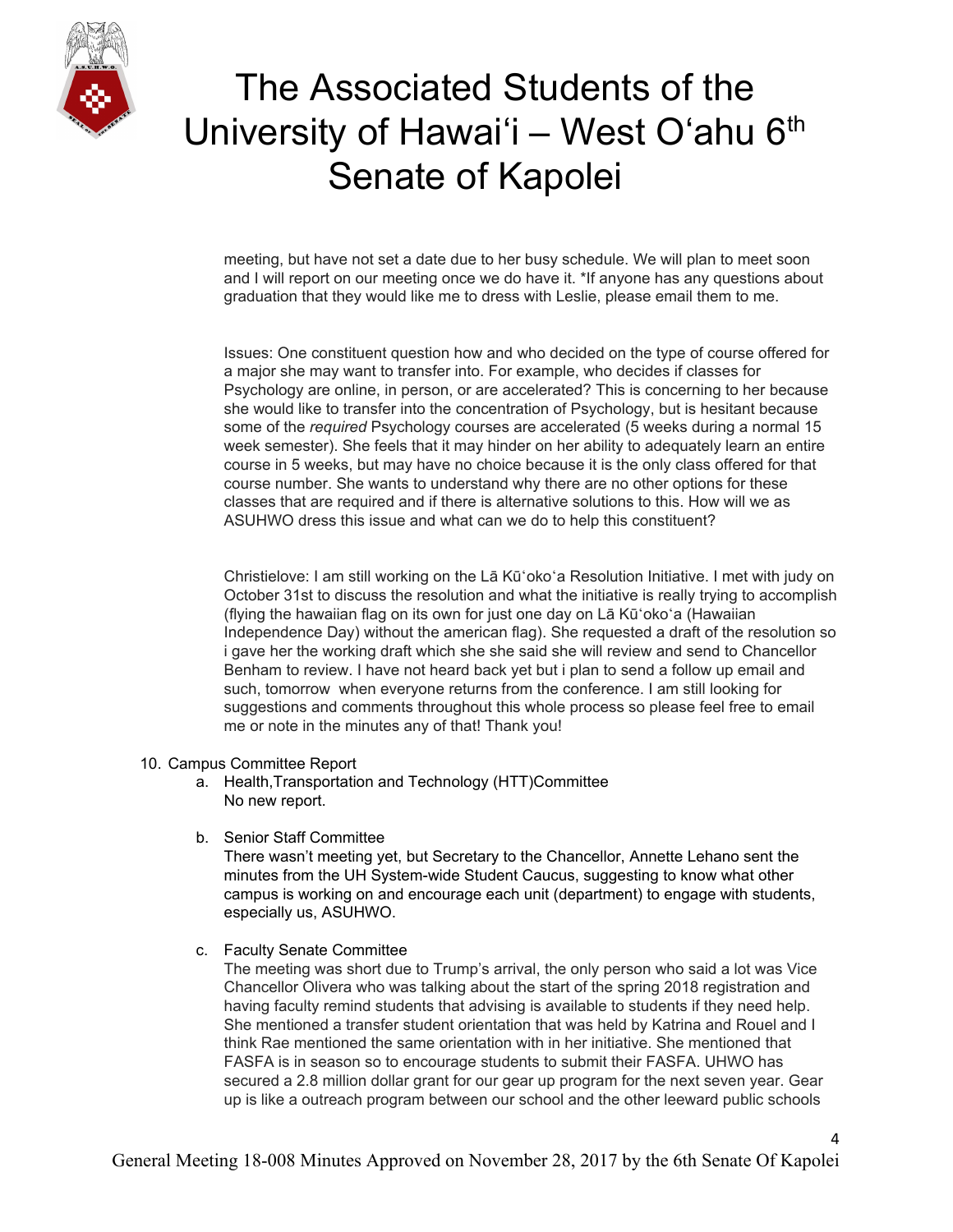

such as Kapolei, Campbell and Waianae. Chancellor Benham and Vice Chancellor Ishida discussed our LRDP work groups and they mentioned that they are going to the legislator with a supplemental request on top of UHWO legislator ask with a facilities request of ten million dollars and it is being backed by the UH system, UH Manoa and will be used for our dental hygiene program and looking to placing that teaching program at LCC Waianae.

They mentioned that a group of legislators will be coming to campus on November 20th, Lehua will be asking Judy for more information on that.

- d. Campus Compliance Committee No report given.
- e. LRDP
	- i. IAELF Master Strategic Work Group No new report.
	- ii. Land/Facilities Work Group I was not able to attend the meeting. They are scheduling a meeting during finals week and asked for my finals schedule. There is no schedule for the meeting as of yet.

Anthony: Main focus the over all growth of the student population, they are expecting that by 2030-2035 about 8,000 students then by 2045-2050 20,000 students. They were thinking about how to accommodate that many students, they presented two different designs. The first design that did get the overall vote. They were talking about an SPC they are going to refine it, the first draft for feed back will in January and finalized in April. They discussing the amount of land and the transit area, and the memorable landmarks, intimate shared space courtyard, solar panels, open study areas, agricultural studies, self sustainable gardens, residential towers along with many other things.

iii. Long Range Academic Work Group

We had a meeting on November 1st for about an hour and a half. Within this meeting we were able to look at and discuss not only the future of our academics, but also how it will be situated within our situation as a whole. right now, the work group is looking at the two pie model and the three pie model. both are just the number of pies in which our divisions will be a part of. Basically, just trying to figure out what divisions will go together under what pie. It's important to decide these type of things because we want to group them in the right way in which they will compliment and benefit each other. So far we looked at current divisions and the divisions that are being made in the near future. nothing was officially decided or voted on, it was mostly brainstorming, explaining states of programs, and visioning.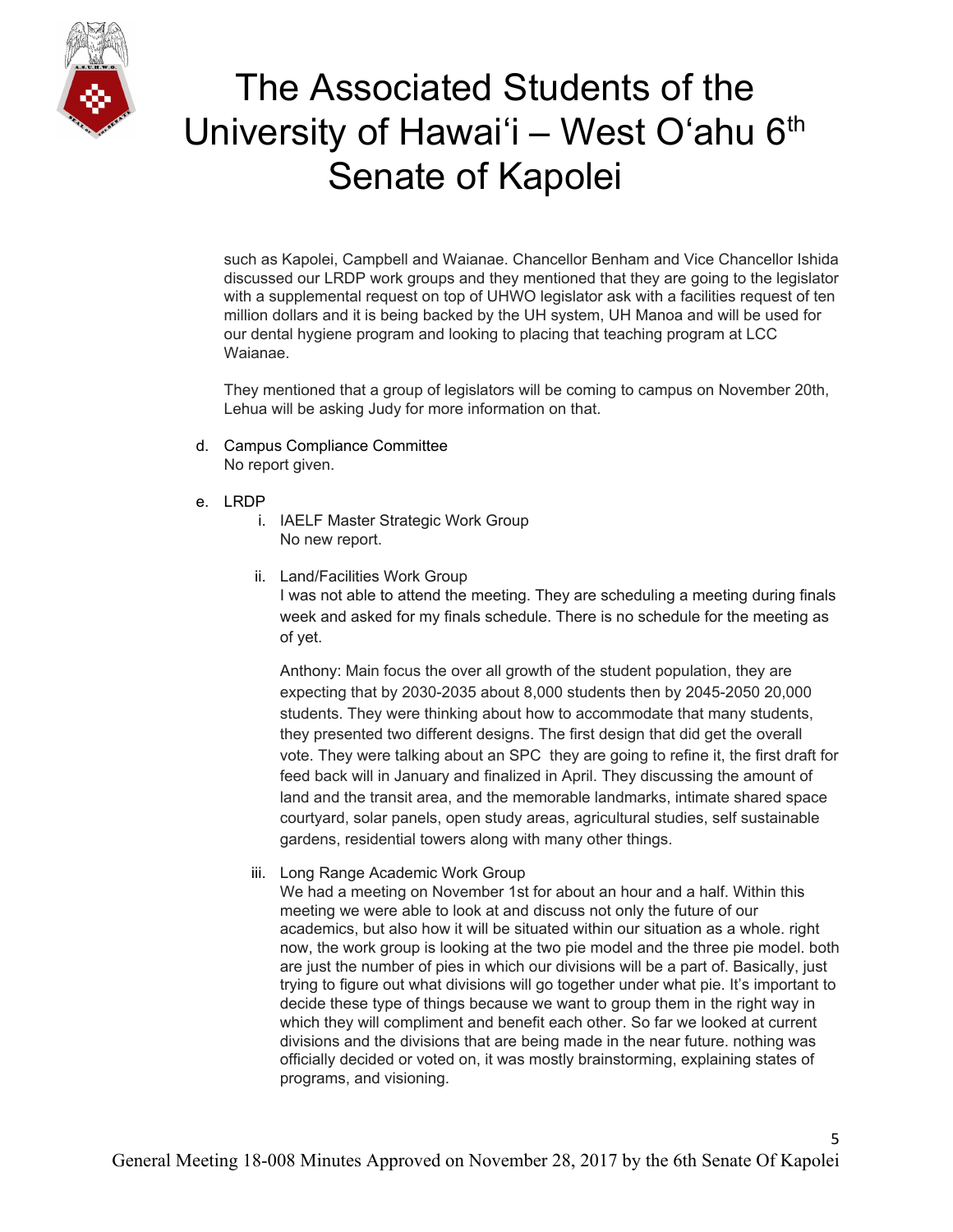

We should keep in mind that as divisions change, etc. our student government will also have look at our senate positions for divisions, etc. and if those will need changing and all that comes along with that.

- iv. Enrollment Management Work Group No new report.
- f. UHWO Art Committee

UHWO Center for Labor Education and Research (CLEAR) will be receiving five ceramic murals as a donation (\$40,000) to be put in the CLEAR location of the Library. The murals are being stored right now, but will be installed by the end of this December.

Wayne Potluck and Judy Pyle have gifted Chancellor Benham a large art installation that is to be installed as soon as the University creates Space for it. Because it is such a large installation there is not a plan for display any time soon. The donors are storing the installations until the university decides on where to put it.

The Art Committee is in charge of selecting a graphic art to be placed in the Admin wing of the new Allied Health building. This art design would be permanent in the building and would span on a wall that is to serve as a focal point for the building. It seems as if some committee members want to open up the design process to students, but some are hesitant at extending this opportunity for students. I believe this should be forged as an opportunity for students to have input because this art design will be a permanent piece for future students who come to UHWO, but it seems as if they do not like this idea, rather they want to create and pick the designs then when they narrow down their choices they *might* ask students to vote. This is problematic in a sense that they are saying it is for the students, but do not actually want student input until they have made most of the final decisions. Where as a Senate do we want to go with this issue? Do we want to raise questioning for our constituents?

#### **Unfinished Business**

- 1. Fall Fest/Swear in Ceremony/Town Hall No further discussion.
- 2. Legislative Process Training I am meeting with Judy today, I will talk to her about that we have not set up a date for when that will take place. It is possible for next Tuesday the 14th to have this meeting.
- 3. Cram Jam/Night Owl Nook Rebecca is overlooking the event as a whole, and will be emailing Ciara and Jayce to see if they have any ideas for an overarching name for that week Cram Jam and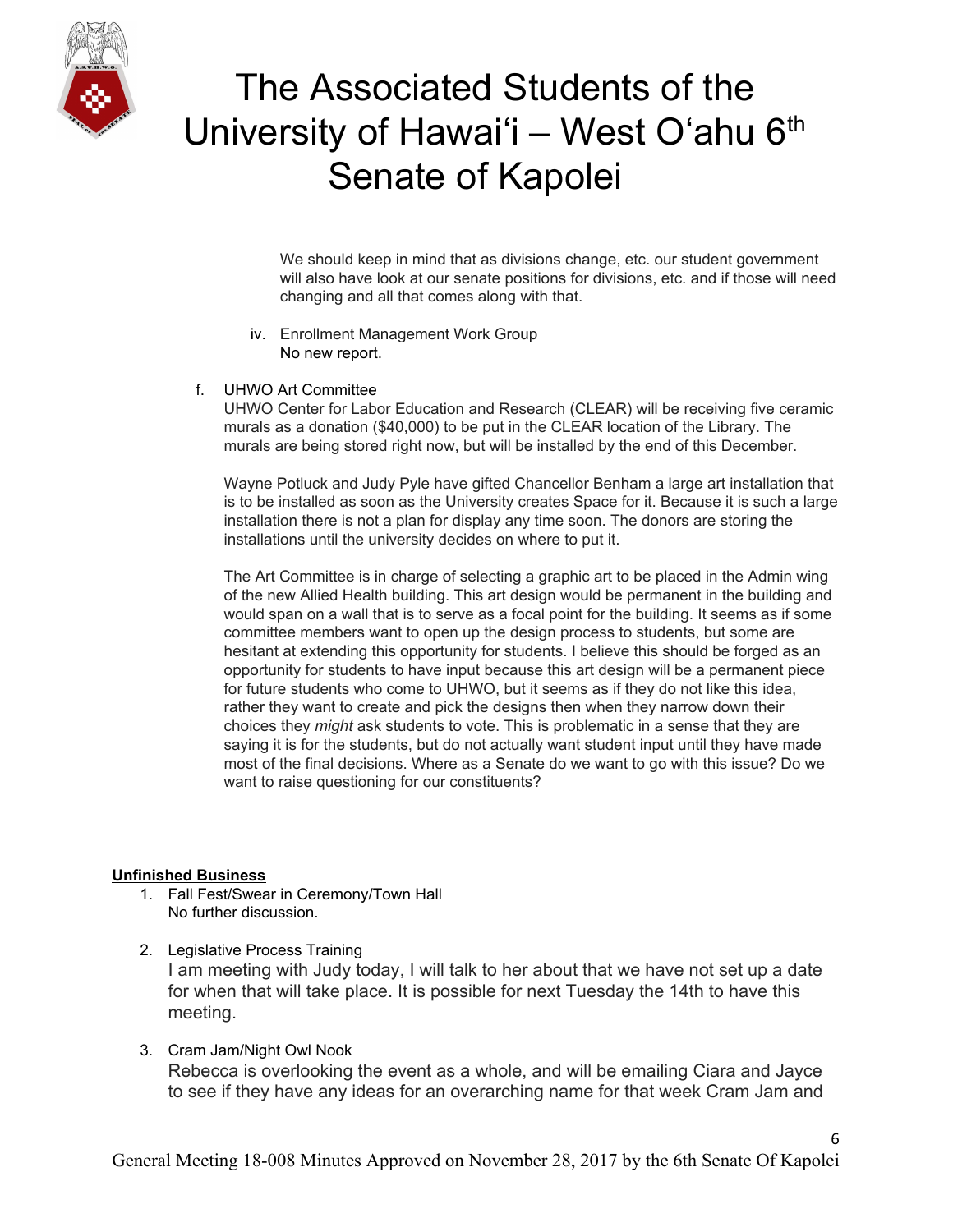

Night Owl Nook will take place.

Ciara asked about the food, and the only thing we don't want is to put on more work so if we do order something then something we don't have to be serving.

4. Senator Initiative Outline

Everyone should have the same template and this is a working document, and just a reminder is that we pulled back from on campus events in order to give the Senators more time for their initiatives.

- 5. Designation of New Senators to Standing Committees No further discussion.
- 6. Designation of New Senators to Campus Committees No further discussion.

#### **New Business**

1. Pueo Award Nominees Cannot move on this as we do not have quorum.

Pueo awards is on November 30, and will need to vote next meeting. If you are going to nominate people, to read the descriptions and that the Volunteerism is the general student body.

2. Town Hall

We could have our town hall on November 28 from 1:30-3:30 in the courtyard, and conducting our meeting in the courtyard. We could provide light refreshments.

### **Announcements and Open Forum**

**Meeting Adjournment at pm Motioned by: Seconded by:**